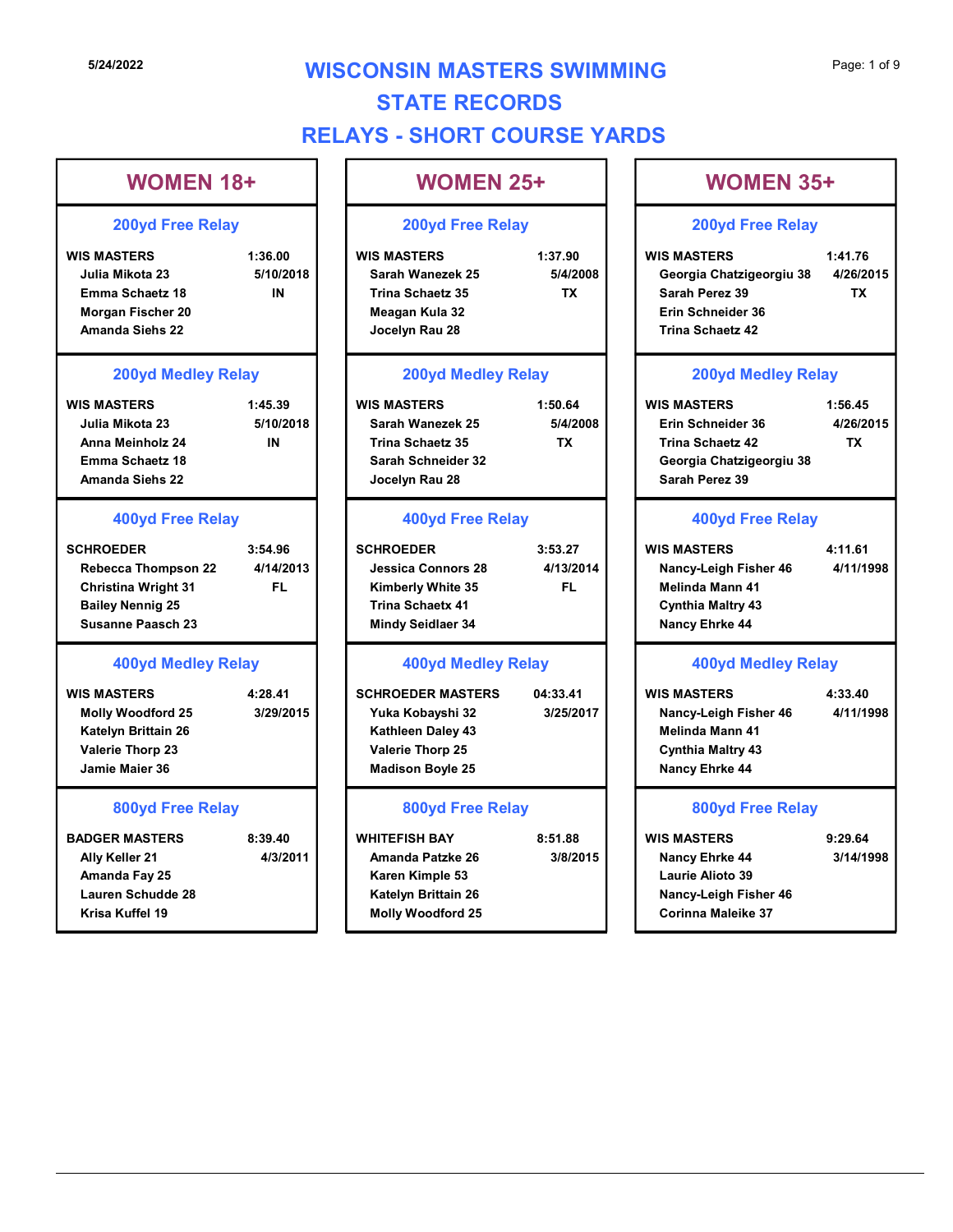# 5/24/2022 **WISCONSIN MASTERS SWIMMING** Page: 2 of 9 STATE RECORDS RELAYS - SHORT COURSE YARDS

# WOMEN 45+ SI24/2022<br>
WISCONSIN MASTERS SWIMMING<br>
STATE RECORDS<br>
WOMEN 45+<br>
200yd Free Relay<br>
WISCONSIN MASTERS SWIMMING<br>
WOMEN 55+<br>
200yd Free Relay<br>
200yd Free Relay<br>
WISCONSIN MASTERS SWIMMING<br>
WOMEN 55+<br>
200yd Free Relay<br>
200yd F Trina Schaetz 45 5/10/2018 | Melinda Mann 61 5/10/2018 Lisa Hayes 46 Cheryl Sinitz 49 Amy Meinholz 52 **Amy Meinholz 52** and the Using Service of the Using Service of the Using Service of the Using Se 5/24/2022<br>
STATE RECORDS<br>
WOMEN 45+<br>
200yd Free Relay<br>
WOMEN 45+<br>
200yd Free Relay<br>
WOMEN 45+<br>
200yd Free Relay<br>
WES MASTERS SWIMMING<br>
WOMEN 45+<br>
200yd Free Relay<br>
Trins Schacet 45<br>
Star Hays Star (Star)<br>
Maring Some Clea Julie Runnells 45 5/10/2018 Trina Schaetz 45 IN Melinda Mann 61 Amy Meinholz 52 Janeen Finke 53 WIS MASTERS<br>
200yd Free Relay<br>
WIS MASTERS<br>
Lisa Hayes 46<br>
Cheryl Sinitz 49<br>
Amy Melninols 52<br>
200yd Medley Relay<br>
MIS MASTERS<br>
Lisa Hayes 46<br>
Cheryl Sinitz 49<br>
Amy Melninols 52<br>
200yd Medley Relay<br>
200yd Medley Relay<br>
400 Cynthia Maltry 54 4/5/2009 Suzi Green 47 Julie Van Cleave 49 Melinda Mann 52 Use Hayes 46<br>
Cheryl Sinitz 49<br>
Cheryl Sinitz 49<br>
200yd Medley Relay<br>
200yd Medley Relay<br>
200yd Medley Relay<br>
WIS MASTERS<br>
Julie Runnellis 45<br>
Amy Meinholt 52<br>
200yd Medley Relay<br>
WIS MASTERS<br>
400yd Free Relay<br>
400yd Free Elizabeth Kosobucki 51 4/9/2000 Janet Schultz 49 Cynthia Maltry 45 Nancy-Leigh Fisher 48 Trina Schaetz 45<br>
May Melnhot 52<br>
Julie Van Cleave 61<br>
May Rece Relay<br>
WIS MASTERSAY<br>
WIS MASTERSAY<br>
USE ALORS AND THE SISSES CONTINUES AND THE STRAINE SAND CONDUCITIES<br>
Julie Van Cleave 49<br>
Julie Van Cleave 49<br>
Julie Van Gigi Boswell 55 3/2/2014 Sue Bonis W63 3/25/2017 Beth Drolet 48 Debbie Katzman 47 200yd Free Relay 200yd Medley Relay 400yd Free Relay 400yd Medley Relay 800yd Free Relay IN Kathleen Mering 59 WOMEN 55+ Cynthia Maltry 63 Laurie Alioto 60 Julie Van Cleave 59 Heidi Fischer 58 Laurie Clausen 55 Nancy Ehrke 61 Candy Christenson 56 Ingrid Stine 64 Germaine Havel 55 Melinda Mann W60 200yd Free Relay 200yd Medley Relay 400yd Free Relay 400yd Medley Relay 800yd Free Relay

Karen Kimple 52 **Mars 19 Access 12 Access 12 Access** Julie Van Cleave W57 Mary Schneider W64

# CONSIN MASTERS SWIMMING<br>
STATE RECORDS<br>
VS - SHORT COURSE YARDS<br>
WOMEN 55+<br>
200yd Free Relay<br>
Mis Masters<br>
Melinda Mann 61<br>
Kathleon Mering 59<br>
Cynthia Maltry 63<br>
Julie Van Cleave 59<br>
Melinda Mann 61<br>
Cynthia Maltry 63<br>
Ju Melinda Mann 61 5/10/2018 Candy Christenson 71 5/10/2018 Julie Van Cleave 59 Nancy Kranpitz 73 CONSIN MASTERS SWIMMING<br>
STATE RECORDS<br>
WS - SHORT COURSE YARDS<br>
WOMEN 55+<br>
200yd Free Relay<br>
200yd Free Relay<br>
200yd Free Relay<br>
200yd Free Relay<br>
200yd Free Relay<br>
200yd Free Relay<br>
200yd Free Relay<br>
200yd Free Relay<br>
20 Cynthia Maltry 63 5/10/2018 Jane Dillon Stewart 75 5/10/2018 WIS MASTERS<br>
WIS MASTERS 1.68.20<br>
WIS MASTERS 1.68.20<br>
WIS MASTERS 2.37.37<br>
Condition Mering 59<br>
Conthis Matriy 63<br>
Condition Mering S9<br>
Contains Matriy 63<br>
200yd Medley Relay<br>
WIS MASTERS 2.11.15<br>
200yd Medley Relay<br>
WIS Gigi Boswell 56 3/8/2015 Janet Moldenhauer 68 12/6/1998 Xathien Mering 59<br>
200yd Medley Relay<br>
200yd Medley Relay<br>
WIS MASTERS<br>
WIS MASTERS<br>
WIS MASTERS<br>
WIS MASTERS<br>
WIS MASTERS<br>
400yd Free Relay<br>
200yd Medley Relay<br>
200yd Medley Relay<br>
200yd Medley Relay<br>
200yd Medley Relay<br> Betty Lorenzi 76 12/6/2003 | Susan Bonis 65 3/23/2019 Melinda Mann 61<br>
Laurie Valorice 60<br>
Julie Van Cleave 59<br>
400yd Free Relay<br>
WIS MASTERS<br>
WIS MASTERS<br>
Nany Schneider 65<br>
Heidi Isebevell 56<br>
Heidi Isebevell 56<br>
Heidi Isebevell 56<br>
Heidi Isebevel 56<br>
Heidi Isebevel 56<br>
Hei Sue Bonis W63 3/25/2017 Janet Schultz 68 3/24/2019 Julie Van Cleave W57 Mary Schneider 66 IN | Mary Schneider 65 IN | IN Candy Christenson 71 WOMEN 65+ Page: 2 of 9<br>
WOMEN 65+<br>
200yd Free Relay<br>
WIS MASTERS 2:37.37<br>
Candy Christenson 71 5/10/2018<br>
Mary Schneider 65 IN<br>
Jane Dillon Stewart 75<br>
Nancy Kranpitz 73 Jane Dillon Stewart 75 Page: 2 of 9<br>
MOMEN 65+<br>
200yd Free Relay<br>
WIS MASTERS 2:37.37<br>
Candy Christenson 71 5/10/2018<br>
Mary Schneider 65 In Mancy Kranpitz 73<br>
200yd Medley Relay<br>
WIS MASTERS 3:02.67<br>
Jane Dillon Stewart 75 5/10/2018<br>
Candy Chris Nancy Kranpitz 73 Mary Schneider 65 WOMEN 65+<br>
200yd Free Relay<br>
WIS MASTERS 2:37.37<br>
Candy Christenson 71 5/10/2018<br>
Mary Schneider 65 IN<br>
Jane Dillon Stewart 75<br>
Nancy Kranpitz 73<br>
200yd Medley Relay<br>
WIS MASTERS 3:02.67<br>
Jane Dillon Stewart 75 5/10/2018<br> FranZuemer 79 Betty Lorenzi 71 Shirley Hasselbacher 72 Mary Schneider 65<br>
Jane Dillon Stewart 75<br>
Nancy Kranpitz 73<br>
200yd Medley Relay<br>
WIS MASTERS 3:02.67<br>
Jane Dillon Stewart 75 5/10/2018<br>
Candy Christenson 71 IN<br>
Nancy Kranpitz 73<br>
Mary Schneider 65<br>
400yd Free Relay<br>
WIS Susan Bonis 65 Candy Christenson 72 Janet Schultz 68 Mary Schneider 66 Candy Christenson 71<br>
Nancy Kranpitz 73<br>
Mary Schneider 65<br>
400yd Free Relay<br>
WIS MASTERS 7:06.97<br>
Janet Moldenhauer 68 12/6/1998<br>
FranZuemer 79<br>
Betty Lorenzi 71<br>
Shirley Hasselbacher 72<br>
400yd Medley Relay<br>
WIS MASTERS 7 Candy Christenson 72 Susan Bonis 65 200yd Free Relay 200yd Medley Relay 400yd Free Relay 400yd Medley Relay 800yd Free Relay IN IN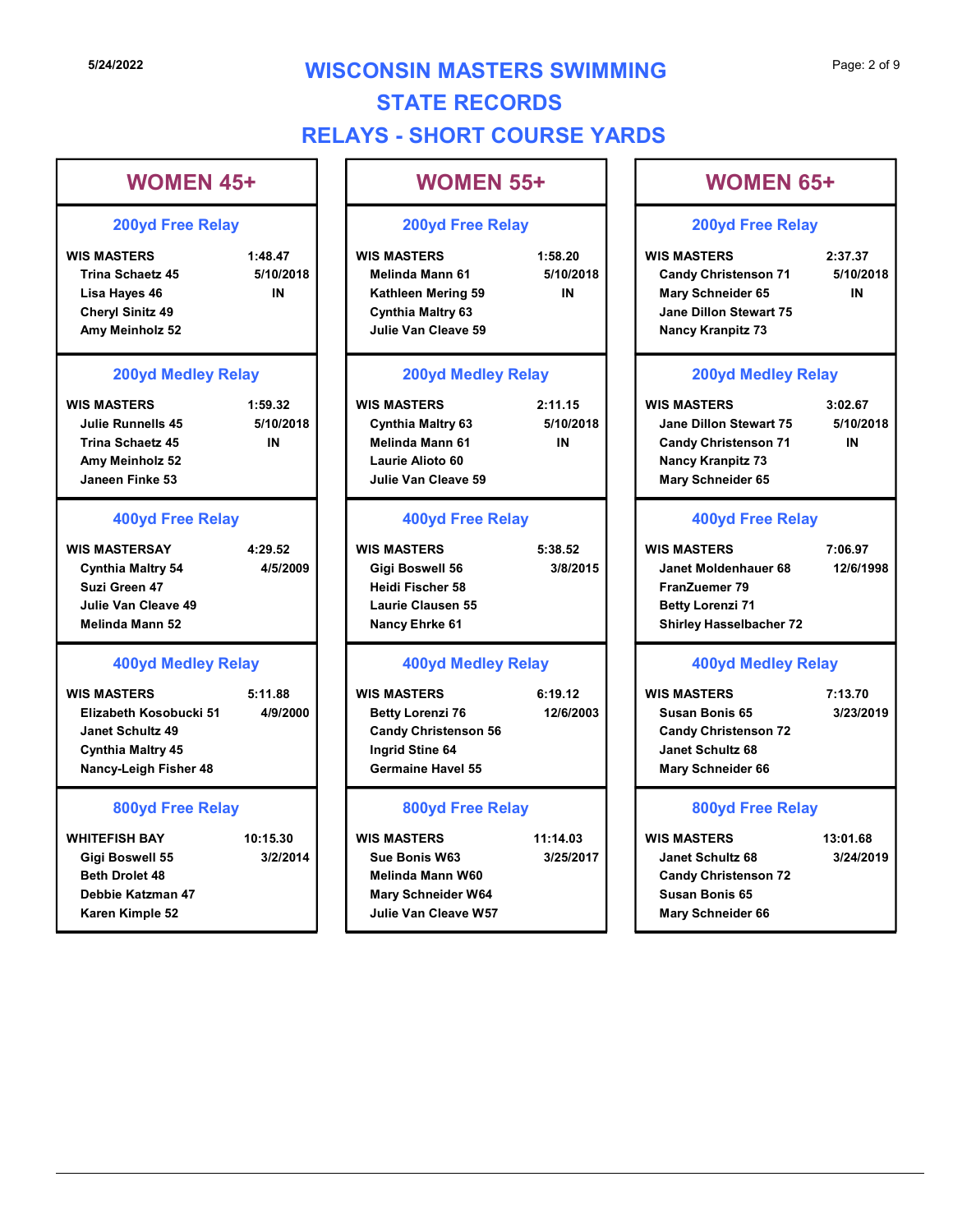# **5/24/2022** Page: 3 of 9 **WISCONSIN MASTERS SWIMMING**

## STATE RECORDS

# RELAYS - SHORT COURSE YARDS

| <b>WOMEN 75+</b>          | <b>WOMEN 85+</b>          | <b>WOMEN 95+</b>          |
|---------------------------|---------------------------|---------------------------|
| 200yd Free Relay          | 200yd Free Relay          | 200yd Free Relay          |
| <b>200yd Medley Relay</b> | <b>200yd Medley Relay</b> | <b>200yd Medley Relay</b> |
| 400yd Free Relay          | 400yd Free Relay          | <b>400yd Free Relay</b>   |
| <b>400yd Medley Relay</b> | <b>400yd Medley Relay</b> | <b>400yd Medley Relay</b> |
| 800yd Free Relay          | 800yd Free Relay          | 800yd Free Relay          |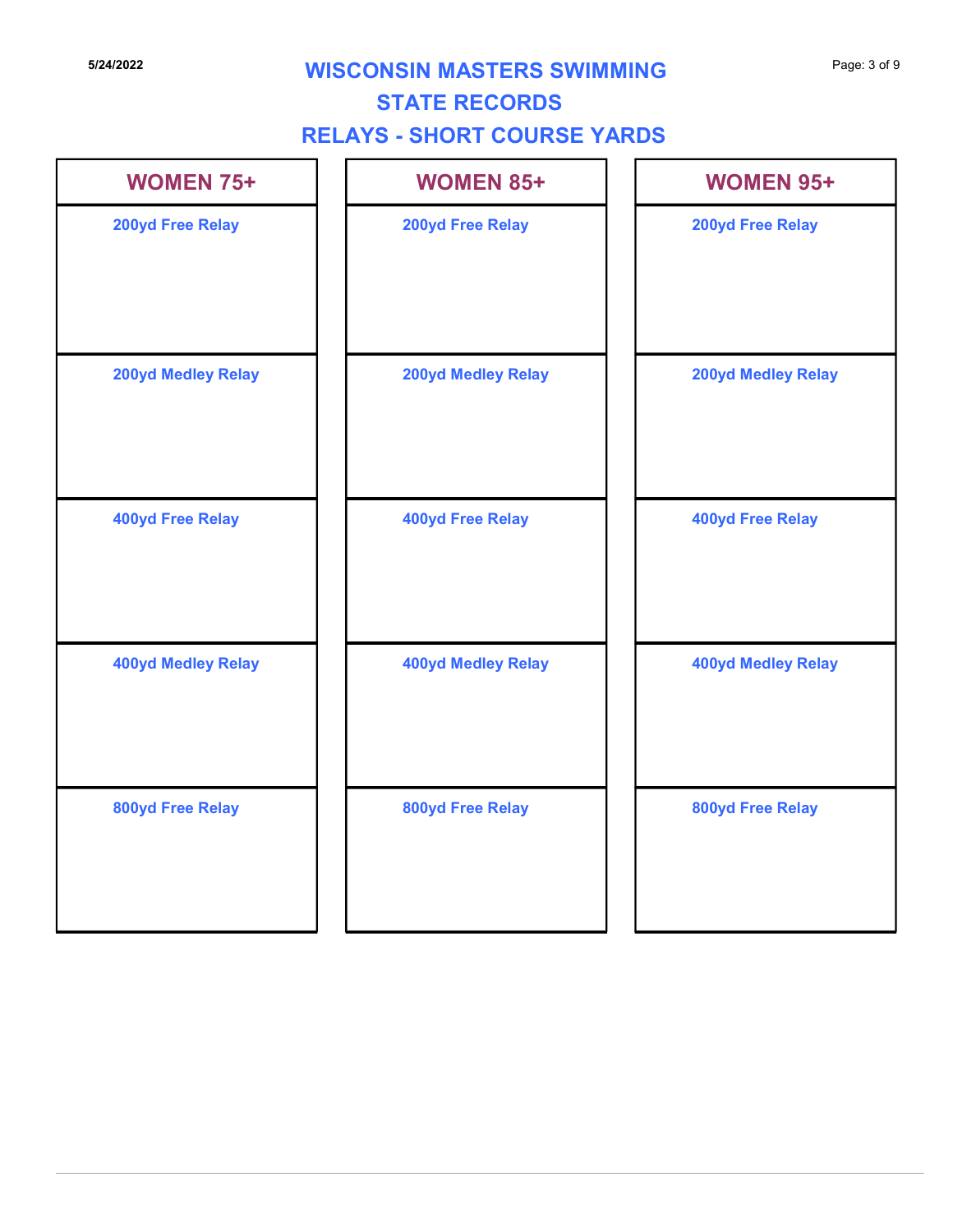# **5/24/2022 WISCONSIN MASTERS SWIMMING** Page: 4 of 9 STATE RECORDS RELAYS - SHORT COURSE YARDS

IN

IN

#### MEN 18+ SCAUSIN MASTERS SWIMMING<br>
STATE RECORDS<br>
RELAYS - SHORT COURSE YARDS<br>
MEN 18+<br>
200yd Free Relay<br>
SCHROEDER<br>
FIG Johnson 26<br>
Kevin Ewald 25<br>
Philip Davies 24<br>
Adam Mania 29<br>
Adam Mania 29<br>
Adam Mania 29<br>
Adam Mania 29 Eric Johnson 26 4/14/2013 David Watson 28 5/9/1985 Kevin Ewald 25 Philip Davies 24 Adam Mania 29 SCHROEDER<br>
MEN 18<br>
SCHROEDER MANING<br>
SCHROEDER MANING<br>
SCHROEDER MANING<br>
SCHROEDER MANING<br>
SCHROEDER MANING<br>
SCHROEDER MANING 200yd Free Relay<br>
MEN 25+<br>
Revin Ewald 25<br>
MEN 18+<br>
MEN 25+<br>
200yd Free Relay<br>
MEN 25+<br>
200yd Fr Adam Mania 29 4/14/2013 | Adam Mania 30 4/13/2014 Eric Johnson 26 Kevin Ewald 25 Philip Davies 24 MEN 18+<br>
200yd Free Relay<br>
SCHROEDER 1:24.10<br>
Eric Johnson 26<br>
Miss MASTERS 1:26.14<br>
Eric Johnson 26<br>
Eric Johnson 26<br>
Eric Johnson 26<br>
Eric Johnson 26<br>
Eric Johnson 26<br>
Eric Johnson 26<br>
Millip Davis 24<br>
Adam Mania 29<br>
SCH Andrew Belton 23 4/18/2010 Chase Gravengood 24 Doug Dickinson 38 and 26 Adam Mania 26 Nevin Ewald 25<br>
New Smooth Colores and Maria 29<br>
Philip Davies 24<br>
Andrew Babcoc David Meddley Relay<br>
SCHROEDER<br>
Adam Mania 29<br>
SCHROEDER<br>
Adam Mania 30<br>
SCHROEDER<br>
Fig. Johnson 27<br>
Nevin Ewald 25<br>
Philip Davies 24<br>
400yd Andy Schoff 20 3/20/2010 | Ryan Zahorik 27 4/4/2004 Daniel Schaetz 39 Fritz Schenker 24 Mark Ritchie 20 Eric Johnson 28<br>
Newin Ewalt 25<br>
Philip Davies 24<br>
Philip Davies 24<br>
Mas MASTERS 3:05.05<br>
SCHIROEDER Andrew Belton 23<br>
Chane Belton 23<br>
Chane Belton 23<br>
Chane Belton 23<br>
Chane Belton 23<br>
Chane Man Mania 26<br>
Chane Man Mani Ansel Hillmer 22 **4/11/2010** Shane Ryan 26 4/29/2007 Peter Whalen 23 Fritz Schenker 24 Claudio Canizares 24 Christopher Brunson 26 200yd Free Relay 200yd Medley Relay 400yd Free Relay 400yd Medley Relay 800yd Free Relay FL Steven Kollross 29 Eric Johnson 27 FL FL Adam Mania 30 MEN 25+ CONSIN MASTERS SWIMMING<br>
STATE RECORDS<br>
VS - SHORT COURSE YARDS<br>
MEN 25+<br>
200yd Free Relay<br>
WIS MASTERS<br>
David Watson 28<br>
Steven Kollross 29<br>
Mark Barnett 28<br>
Chad Knutson 25<br>
Chad Knutson 25<br>
Chad Knutson 25<br>
Chad Knutson David Watson 28 5/9/1985 Scott Mueller 36 5/10/2018 Mark Barnett 28 Chad Knutson 25 CONSIN MASTERS SWIMMING<br>
STATE RECORDS<br>
MEN 25+<br>
200yd Free Relay<br>
200yd Free Relay<br>
200yd Free Relay<br>
200yd Free Relay<br>
200yd Free Relay<br>
200yd Free Relay<br>
35 1:26.19<br>
Start Music 28<br>
Start Music 28<br>
Mark Barnett 28<br>
Chad Adam Mania 30 4/13/2014 Matthew Oglesby 37 5/10/2018 Eric Johnson 27 FL Scott Mueller 36 Doug Dickinson 42 Kevin Ewald 26 NEN 25+<br>
200yd Free Relay<br>
WIS MASTERS<br>
David Watson 28<br>
Schem Kolines 29<br>
Mark Barnett 28<br>
Chad Knutson 25<br>
Schem Kolines 29<br>
Mark Barnett 28<br>
Chad Knutson 25<br>
200yd Medley Relay<br>
200yd Medley Relay<br>
200yd Medley Relay<br>
2 Eric Johnson 27 4/13/2014 Kevin Ewald 26 Chris Beyer 36 Doug Dickinson 42 Steven Kollices 29<br>
Matrik 28<br>
Chad Knutsen 28<br>
Chad Knutsen 25<br>
200yd Medley Relay<br>
200yd Medley Relay<br>
200yd Medley Relay<br>
200yd Medley Relay<br>
200yd Medley Relay<br>
200yd Medley Relay<br>
200yd Medley Relay<br>
200yd Medley Rela Ryan Zahorik 27 4/4/2004 Andrew Schaser 43 3/25/2000 Daniel Schaetz 33 Timothy Young 33 Bradley Hext 34 Eric Johnson 27<br>
Doug Dickinson 42<br>
Norder Relay<br>
400yd Free Relay<br>
400yd Free Relay<br>
5:07.21<br>
Eric Johnson 27<br>
Adam Mania 30<br>
Adam Mania 30<br>
Adam Mania 30<br>
Nus Masters<br>
Nus Marsk Viells 36<br>
Doug Dickinson 42<br>
400yd Free R Shane Ryan 26 4/29/2007 Steele Whowell M40 3/25/2017 David Gorzek 28 Nick Weiss 26 200yd Free Relay 200yd Medley Relay 400yd Free Relay 400yd Medley Relay 800yd Free Relay FL Guy Lofts 38 MEN 35+ Page: 4 of 9<br>
MEN 35+<br>
200yd Free Relay<br>
WIS MASTERS 1:26.19<br>
Scott Mueller 36 5/10/2018<br>
Matthew Oglesby 37 IN<br>
Andrew Babcock 40<br>
David Parkins 39 Matthew Oglesby 37 M Andrew Babcock 40 David Parkins 39 Page: 4 of 9<br>
MEN 35+<br>
200yd Free Relay<br>
WIS MASTERS 1:26.19<br>
Scott Mueller 36 5/10/2018<br>
Matthew Oglesby 37 IN<br>
Andrew Babcock 40<br>
David Parkins 39<br>
200yd Medley Relay<br>
WIS MASTERS 1:35.71<br>
Matthew Oglesby 37 5/10/2018<br>
S Andrew Babcock 40 David Parkins 39 MEN 35+<br>
200yd Free Relay<br>
WIS MASTERS 1:26.19<br>
Scott Mueller 36 5/10/2018<br>
Matthew Oglesby 37 IN<br>
Andrew Babcock 40<br>
David Parkins 39<br>
200yd Medley Relay<br>
WIS MASTERS 1:35.71<br>
Matthew Oglesby 37 5/10/2018<br>
Scott Mueller 3 David Wells 36 Eric Jernberg 42 Matthew Oglesby 37<br>
Andrew Babcock 40<br>
David Parkins 39<br>
200yd Medley Relay<br>
WIS MASTERS 1:35.71<br>
Matthew Oglesby 37 5/10/2018<br>
Scott Mueller 36 IN<br>
Andrew Babcock 40<br>
David Parkins 39<br>
400yd Free Relay<br>
WIS MASTERS 3:35.7 Guy Lofts 37 Keith Krueger 43 Eric Jernberg 41 Scott Mueller 36<br>
Andrew Babcock 40<br>
David Parkins 39<br>
400yd Free Relay<br>
WIS MASTERS 3:35.72<br>
David Wells 36<br>
Chris Beyer 36<br>
Eric Jernberg 42<br>
400yd Medley Relay<br>
WIS MASTERS 4:01.69<br>
Andrew Schaser 43<br>
Strich Krueger 43<br> Jason Clark M37 Matt Oglesby M36 Mark Larkin M45 200yd Free Relay 200yd Medley Relay 400yd Free Relay 400yd Medley Relay 800yd Free Relay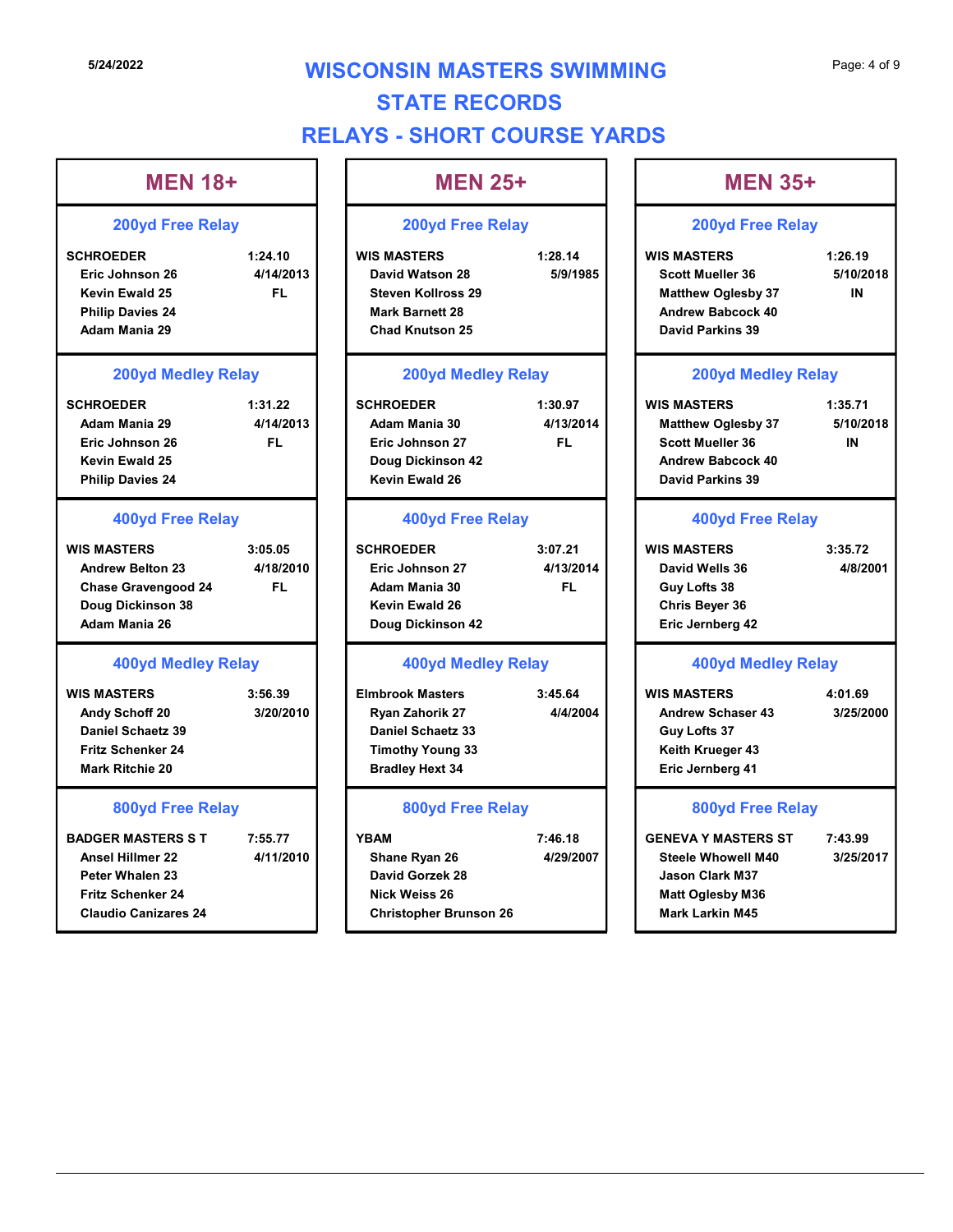# **5/24/2022 WISCONSIN MASTERS SWIMMING** Page: 5 of 9 STATE RECORDS RELAYS - SHORT COURSE YARDS

**Δ7** 

IN

#### MEN 45+  $\vert$  | MEN 55+ SI24/2022<br>
WISCONSIN MASTERS SWIMMING<br>
STATE RECORDS<br>
RELAYS - SHORT COURSE YARDS<br>
MEN 45+<br>
200yd Free Relay<br>
WIS MASTERS<br>
MEN 55+<br>
200yd Free Relay<br>
WIS MASTERS<br>
NEN 55+<br>
200yd Free Relay<br>
200yd Free Relay<br>
WIS MASTERS<br>
2 Kip Fulbeck 45 5/23/2010 | | Mark Steinhafel 58 4/25/2019 | | Barry Mandel 65 5/10/20 David A Holland 51 GA Brad Horner 56 Jeff Alexander 46 5/24/2022<br>
STATE RECORDS<br>
MEN 45+<br>
200yd Free Relay<br>
WISSONSIN MASTERS SWIMMING<br>
RELAYS - SHORT COURSE YARDS<br>
MEN 45+<br>
200yd Free Relay<br>
WISS MASTERS<br>
Kip Fublock 45<br>
Sizar2010<br>
MEN 55+<br>
200yd Free Relay<br>
MEN 55+<br>
200yd F Geoff Mykleby 56 5/10/2009 PeterJ Allen 50 CA Peter Alexander 50 Jeff Alexander 45 MEN 45+<br>
200yd Free Relay<br>
WIS MASTERS<br>
NOW SMASTERS 1:30.56<br>
NOW SMASTERS 1:30.56<br>
NOW SMASTERS 1:30.56<br>
NOW SMASTERS 1:30.56<br>
David A Holland 51<br>
David A Holland 51<br>
David A Holland 51<br>
David A Holland 51<br>
David A Hollan Stephen Nelson 45 4/10/2005 Steve Forrer 57 4/18/2010 Peter Allen 46 Eric Jernberg 46 Geoff Mykleby 57 Steve Forrer 52 Novid Arbitrand 51<br>
Bard Horner 56<br>
Sand Horner 56<br>
200yd Meddley Relay<br>
WIS MASTERS<br>
Carl Millibolland<br>
WIS MASTERS<br>
Carl Millibolland<br>
Notes (Allen 50<br>
Peter Alexander 45<br>
Carl Millibolland<br>
Peter Alexander 45<br>
Carl Mill Stephen Nelson 45 4/10/2005 Thomas Grisa 57 3/23/2019 Peter Allen 46 Eric Jernberg 46 Steve Forrer 52 Peter Alexander 45<br>
Jent Alexander 45<br>
Jent Alexander 45<br>
Jent Alexander 45<br>
Jent Alexander 45<br>
Jent Alexander 45<br>
MIS MASTERS<br>
Stephen Nelson 45<br>
Eric Jenn Meshan 72<br>
Stephen Nelson 45<br>
Steve Force Railay<br>
MIS MASTERS<br>
S James Biles 49 4/11/2010 | | Scott Richards M56 3/25/2017 | | Greg Hollub 66 3/24/20 Steven Davis 46 Bob L White 55 Eric Jernberg 51 200yd Free Relay 200yd Medley Relay 400yd Free Relay 400yd Medley Relay 800yd Free Relay GA | | Gregory Blommel 59 AZ | | Geoff Mykleby 65 CA Gregory Blommel 59 MEN 55+ MEN 65+ CONSIN MASTERS SWIMMING<br>
STATE RECORDS<br>
VS - SHORT COURSE YARDS<br>
MEN 55+<br>
200yd Free Relay<br>
WIS MASTERS<br>
Mark Steinhafel 58<br>
Cergory Blommel 59<br>
Thomas Grisa 57<br>
James Fischer 55<br>
Mark Steinhafel 58<br>
Thomas Grisa 57<br>
James Thomas Grisa 57 James Fischer 55 CONSIN MASTERS SWIMMING<br>
STATE RECORDS<br>
WS - SHORT COURSE YARDS<br>
MEN 55+<br>
200yd Free Relay<br>
WIS MASTERS<br>
MEN 65+<br>
200yd Free Relay<br>
WIS MASTERS<br>
Grogory Blommel 59<br>
Thomas Grisa 57<br>
200yd Medley Relay<br>
200yd Medley Relay<br> Thomas Grisa 57 4/25/2019 Geoff Mykleby 66 4/25/2019 Mark Steinhafel 58 James Fischer 55 WIS MASTERS<br>
WIS MARTERS 1:36.54<br>
Mark Steinhafel 58<br>
Thomas Griss 57<br>
200yd Medley Relay<br>
Thomas Griss 57<br>
200yd Medley Relay<br>
WIS MASTERS 1:48.68<br>
Thomas Griss 67<br>
200yd Medley Relay<br>
WIS MASTERS 1:48.70<br>
200yd Medley Re Steve Forrer 57 4/18/2010 David Watts M65 3/25/2018 Barry Mandel 57 John Kinsella 57 Gregory Blommel 59<br>
1.48.70<br>
WIS MASTERS<br>
WIS MASTERS<br>
WIS MASTERS<br>
WIS MASTERS<br>
WIS MASTERS<br>
MARK Steinhaftel 58<br>
ATTER Stave Forer 57<br>
2.00yd Medley Relay<br>
WIS MASTERS<br>
400yd Free Relay<br>
WIS MASTERS<br>
Stave Forer 57<br>
4148 Thomas Grisa 57 3/23/2019 | Greg Hollub 65 4/1/2012 Gregory Blommel 59 Scott Richards 58 Mark Steinhafel 58 Gregory Blommel 59<br>
Mark Steinhafel 58<br>
Mark Steinhafel 58<br>
400yd Free Relay<br>
WIS MASTERS<br>
MARISMENT STREAM States of Mykleby 57<br>
John Kinsella 57<br>
John Kinsella 57<br>
400yd Medley Relay<br>
WIS MASTERS<br>
400yd Medley Relay<br>
MIS David T Watts M64 Jeff Shiroda M59 Carl Millholland M64 200yd Free Relay 200yd Medley Relay 400yd Free Relay 400yd Medley Relay 800yd Free Relay AZ Geoff Mykleby 65 AZ Dan Reshel 67 FL Greg Hollub M71 Page: 5 of 9<br>
MEN 65+<br>
200yd Free Relay<br>
WIS MASTERS 1:48.68<br>
Barry Mandel 65 5/10/2018<br>
Geoff Mykleby 65 IN<br>
Carl Millholland 65<br>
Tom Meehan 71 Barry Mandel 65 5/10/2018 Carl Millholland 65 Tom Meehan 71 Page: 5 of 9<br>
MEN 65+<br>
200yd Free Relay<br>
WIS MASTERS 1:48.68<br>
Barry Mandel 65 5/10/2018<br>
Geoff Mykleby 65 carl Millholland 65<br>
Tom Meehan 71<br>
200yd Medley Relay<br>
WIS MASTERS 2:06.53<br>
Geoff Mykleby 66 4/25/2019<br>
Dan Reshel Tom Meehan 72 Dean Fochios 65 MEN 65+<br>
200yd Free Relay<br>
WIS MASTERS 1:48.68<br>
Barry Mandel 65 5/10/2018<br>
Geoff Mykleby 65 IN<br>
Carl Millholland 65<br>
Tom Meehan 71<br>
200yd Medley Relay<br>
WIS MASTERS 2:06.53<br>
Geoff Mykleby 66 4/25/2019<br>
Dan Reshel 67 AZ<br>
Tom Carl Millholland M65 Larry Mueller M73 Geoff Mykleby 65<br>
Carl Millholland 65<br>
Tom Meehan 71<br>
200yd Medley Relay<br>
WIS MASTERS 2:06.53<br>
Geoff Mykleby 66 4/25/2019<br>
Dan Reshel 67 AZ<br>
Tom Meehan 72<br>
Dean Fochios 65<br>
400yd Free Relay<br>
WIS MASTERS 4:43.79<br>
David Watt Greg Hollub 65 James Dannenberg 67 Dick Pitman 67 Art Luetke 65 Dan Reshel 67<br>
Tom Meehan 72<br>
Dean Fochios 65<br>
400yd Free Relay<br>
WIS MASTERS 4:43.79<br>
David Watts M65 3/25/2018<br>
Greg Hollub M71<br>
Carl Millholland M65<br>
Larry Mueller M73<br>
400yd Medley Relay<br>
WIS MASTERS 5:14.93<br>
Greg Hollu Greg Hollub 66 3/24/2013 Dick Pitman 68 Mike Ziniel 65 Art Luetke 66 200yd Free Relay 200yd Medley Relay 400yd Free Relay 400yd Medley Relay 800yd Free Relay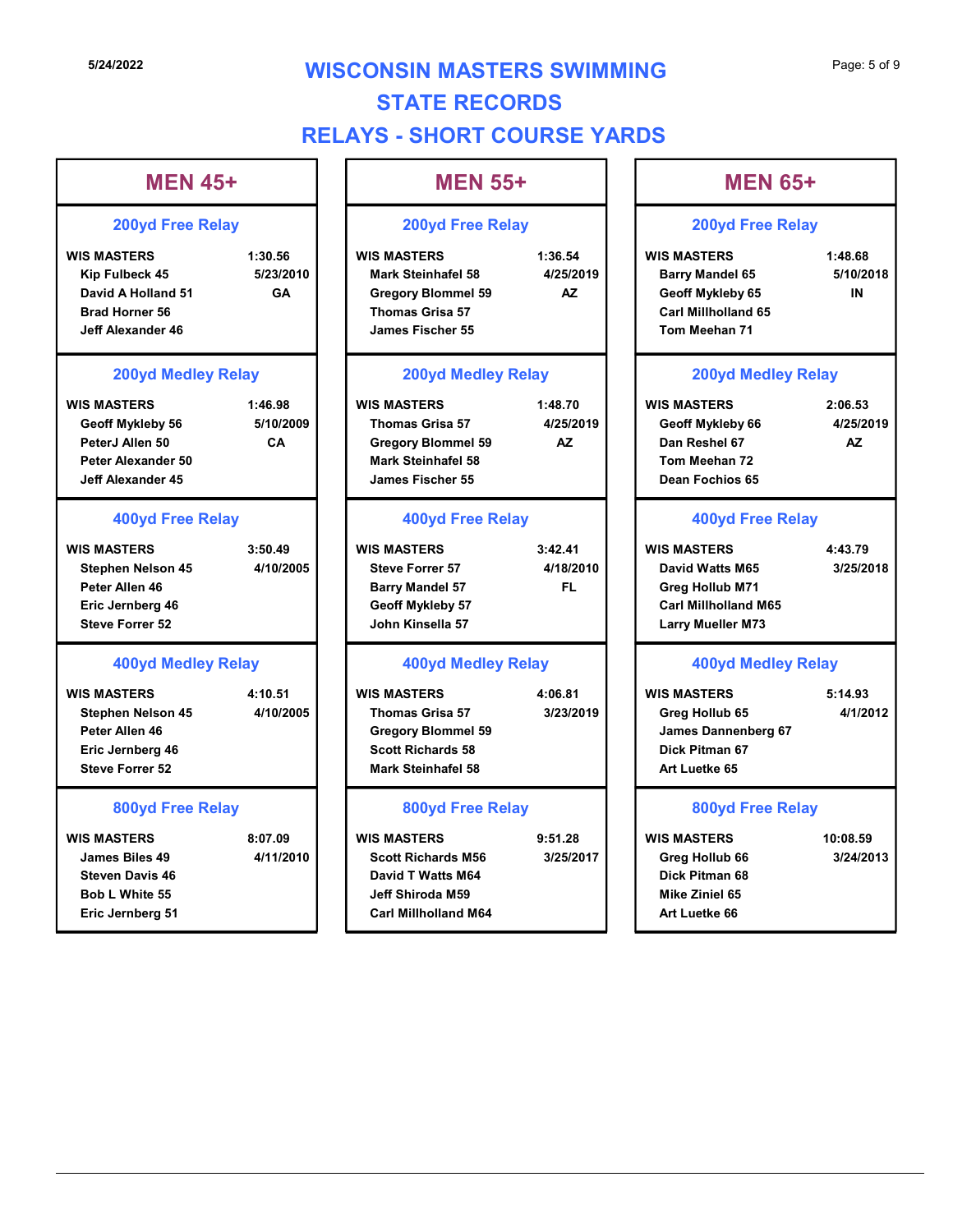# **5/24/2022 WISCONSIN MASTERS SWIMMING** Page: 6 of 9

# STATE RECORDS

# RELAYS - SHORT COURSE YARDS

|                                                                                                                                    |                      | <b>STATE RECORDS</b><br><b>RELAYS - SHORT COURSE YARDS</b> |                           |
|------------------------------------------------------------------------------------------------------------------------------------|----------------------|------------------------------------------------------------|---------------------------|
| <b>MEN 75+</b>                                                                                                                     |                      | <b>MEN 85+</b>                                             | <b>MEN 95+</b>            |
| <b>200yd Free Relay</b>                                                                                                            |                      | 200yd Free Relay                                           | 200yd Free Relay          |
| <b>WIS MASTERS</b><br><b>Fred Salzmann 77</b><br><b>Alex MacGillis 81</b><br>Tom Michelson 78<br><b>Bill Payne 80</b>              | 3:06.07<br>4/11/2010 |                                                            |                           |
| <b>200yd Medley Relay</b>                                                                                                          |                      | <b>200yd Medley Relay</b>                                  | <b>200yd Medley Relay</b> |
| <b>WIS MASTERS</b><br>John Bauman 77<br><b>Alex MacGillis 79</b><br><b>Bill Payne 78</b><br><b>Fred Salzmann 75</b>                | 3:03.92<br>4/20/2008 |                                                            |                           |
| <b>400yd Free Relay</b>                                                                                                            |                      | <b>400yd Free Relay</b>                                    | <b>400yd Free Relay</b>   |
| <b>WIS MASTERS</b><br><b>Fred Salzmann 75</b><br><b>Bill Payne 78</b><br><b>Alex MacGillis 79</b><br>John Bauman 77                | 6:53.32<br>4/20/2008 |                                                            |                           |
| <b>400yd Medley Relay</b><br><b>WIS MASTERS</b><br>John Bauman 78<br>Alex MacGillis 80<br><b>Bill Payne 79</b><br>Fred Salzmann 76 | 7:15.22<br>3/21/2009 | <b>400yd Medley Relay</b>                                  | <b>400yd Medley Relay</b> |
| 800yd Free Relay<br><b>WIS MASTERS</b><br><b>Fred Salzmann 76</b><br>John Bauman 78<br>Alex MacGillis 80<br>Tom Michelson 77       | 16:28.90<br>4/5/2009 | 800yd Free Relay                                           | 800yd Free Relay          |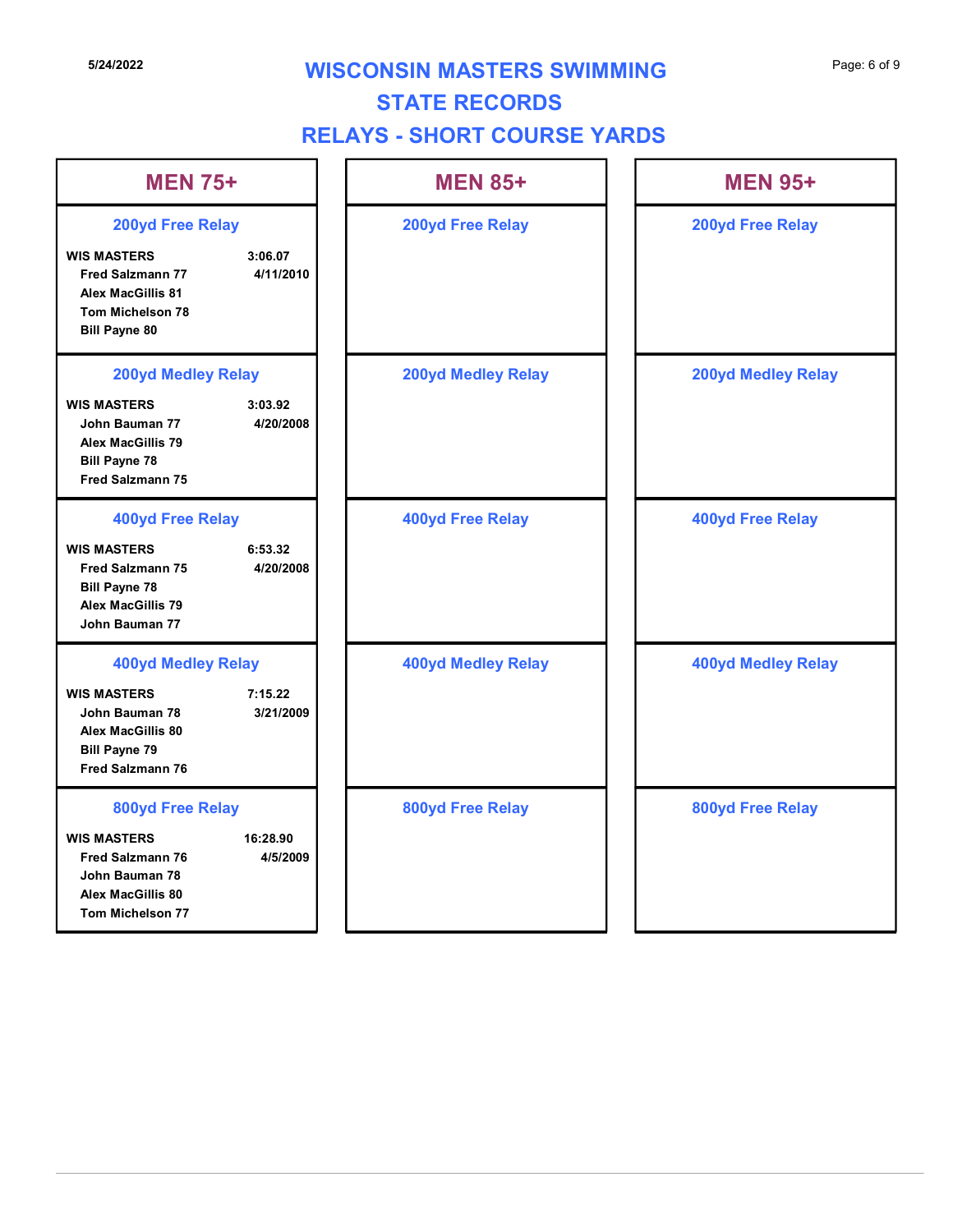# **5/24/2022 WISCONSIN MASTERS SWIMMING** Page: 7 of 9 STATE RECORDS RELAYS - SHORT COURSE YARDS CONSIN MASTERS SWIMMING<br>
STATE RECORDS<br>
WS - SHORT COURSE YARDS<br>
MIXED 25+<br>
200yd Free Relay<br>
WIS MASTERS<br>
Sean Foley 27M<br>
Strah Wanezek 25W<br>
Sean Foley 27M<br>
Strah Wanezek 25W<br>
Jocelyn Rau 28W<br>
Darryl Stich 32M<br>
Darryl St

TX | Trina Schaetz 38W GA |

GA POSTAGA POLITICA E PORTUGALE E PORTUGALE E PORTUGALE E PORTUGALE E PORTUGALE E PORTUGALE E PORTUGALE E PORT

CA |

# MIXED 18+ The MIXED 25+ S/24/2022<br>
WISCONSIN MASTERS SWIMMING<br>
STATE RECORDS<br>
RELAYS - SHORT COURSE YARDS<br>
MIXED 18+<br>
200yd Free Relay<br>
WIS MASTERS<br>
200yd Free Relay<br>
WIS MASTERS<br>
200yd Free Relay<br>
WIS MASTERS<br>
200yd Free Relay<br>
200yd Free Relay<br> Cole Bateman 23M 5/10/2018 Sean Foley 27M 5/4/2008 Julia Mikota 23W IN | | Sarah Wanezek 25W TX | | Trina Schaetz 38W GA | Amanda Siehs 22W Kevin Van Cleave 20M S/24/2022<br>
S/24/2022<br>
WISCONSIN MASTERS SWIMMING<br>
INXED 18+<br>
200yd Free Relay<br>
WISKERS<br>
WISKERS<br>
WISKERS<br>
Cole Baterman 23M<br>
Cole Baterman 23M<br>
S/4/2003<br>
S/300 Micha 23W<br>
Note 220 Micha 22W<br>
Are in the S/2004<br>
Micha 22W<br>
A Ricky Perez 21M 5/10/2018 Anna Meinholz 24W Logan Burton 22M Julia Mikota 23W MIXED 18+<br>
200yd Free Relay<br>
200yd Free Relay<br>
Cole Stateman 23M<br>
Cole Stateman 23M<br>
Cole Stateman 23M<br>
Cole Stateman 23W<br>
Cole Stateman 23W<br>
Amand Siehs 22W<br>
Nus MASTERS<br>
Cole Stateman 24 Start Mercet 25W<br>
Cole Stateman Carrie Bunger 22W 3/16/2002 | Leah Schneider 31W 5/1/2016 Robert Verhelst 23M Sara Allen 26W Mike Rubens 40M Unia Mikola 23W<br>
Amanda Siehs 22W<br>
Amanda Siehs 22W<br>
Nexturn Van Cleave 20M<br>
200yd Meddley Relay<br>
200yd Meddley Relay<br>
200yd Meddley Relay<br>
200yd Meddley Relay<br>
200yd Meddley Relay<br>
MIS MASTERS<br>
Ricky Perez 21M<br>
Logan B Sean Tepper 30M 3/24/2013 | Stephanie Bentley 30W 3/2/2014 Jessica Connors 27W Conner Andrews 24M **Conner Andrews 24M Conner Andrews 24M** Kimberly White 33W <br>
H Sarah Milia 34w Mana Meinhotz 24W<br>
Jonal Burdon 22M<br>
Jonal Burdon 22W<br>
Jonal Burdon 22W<br>
Jonaly Reaz 28W<br>
MIS MASTERS<br>
Carrie Burger 22W<br>
WIS MASTERS<br>
Carrie Burger 22W<br>
MIS MASTERS<br>
Star Alien 23M<br>
Mis Rubbens 40M<br>
Mis Rubbens 40M<br>
Mis R Sara Allen 25W 3/4/2000 | Don Rambadt 33M 4/4/2004 Michele Schulze 27W 200yd Free Relay 200yd Medley Relay 400yd Free Relay 400yd Free Relay 400yd Medley Relay 800yd Free Relay

#### 200yd Free Relay

Sean Foley 27M 5/4/2008 Laren Tiltmann 40M 5/23/2010 Jocelyn Rau 28W Heather Tiltmann 38F Darryl Stich 32M

#### 200yd Medley Relay

| 8.37    | <b>WIS MASTERS</b> | 1:40.45  |  |
|---------|--------------------|----------|--|
| 10/2018 | Sarah Wanezek 25W  | 5/4/2008 |  |
| IN      | Daniel Schaetz 37M | тχ       |  |
|         | Sean Foley 27M     |          |  |
|         | Jocelyn Rau 28W    |          |  |

| WIS MASTERS                 | 3:46.27  |
|-----------------------------|----------|
| Leah Schneider 31W          | 5/1/2010 |
| <b>Molly Woodford 26W</b>   | NC.      |
| Daniel Schaetz 45M          |          |
| <b>Maurice Tetzlaff 39M</b> |          |

#### 800yd Free Relay

- Toby Haines 30M Erin Sorensen 25W Tansu Goken 28M Stacey Kiefer 25W Jeffrey Nelson 48M
- CONSIN MASTERS SWIMMING<br>
STATE RECORDS<br>
MIXED 25+<br>
200yd Free Relay<br>
200yd Free Relay<br>
200yd Free Relay<br>
200yd Free Relay<br>
200yd Free Relay<br>
354-<br>
200yd Mediev 27M<br>
Sarah Wanzek 23W<br>
Jocelyn Rau 28W<br>
200yd Medley Relay<br>
2 Sarah Wanezek 25W 5/4/2008 Laren Tiltmann 40M 4/10/2009 Daniel Schaetz 37M TX Trina Schaetz 37W Sean Foley 27M Daniel Schaetz 39M Jocelyn Rau 28W Heather Tiltmann 38W MIXED 25+<br>
200yd Free Relay<br>
WIS MASTERS<br>
Sean Foley 27M<br>
Jocelyn Rau 28W<br>
Darah Wanced 28W<br>
Darah Wanced 28W<br>
Sean Foley 27M<br>
3:44/2008<br>
Jocelyn Rau 28W<br>
MIS MASTERS<br>
Sean Foley 27M<br>
200yd Meddley Relay<br>
Michael Power 42M Leah Schneider 31W 5/1/2016 Andrew Babcock 38M 5/1/2016 Molly Woodford 26W NC Darryl Stich 40M Daniel Schaetz 45M Sarah Perez 40W Maurice Tetzlaff 39M Trina Schaetz 43W Sarah Wanexek 25W<br>
Doctyn Rau 28W<br>
Darryl Stich 32M<br>
Mexilens Marchar Tiltmann 38F<br>
Nichael Power 42M<br>
Wis MASTERS<br>
Sarah Wanexek 25W<br>
Sarah Wanexek 25W<br>
Sarah Wanexek 25W<br>
Jocelyn Rau 28W<br>
400yd Free Relay<br>
Mexilens Schee Stephanie Bentley 30W 3/2/2014 Nancy-Leigh Fisher 43W 4/15/1995 Mike Bentley 30M David Holland 36M Grant Burrall 35M Kevin Welton 35M Sarah Milia 34w Nedra Moore 40W Daniel Schack 23M<br>
Sean Foley 27M<br>
Jocelyn Rau 28W<br>
400yd Free Relay<br>
WIS MASTERS<br>
WAS HAGENER SCALE (1993)<br>
WIS MASTERS<br>
Molen Schack 45M<br>
Maurice Tetzlaff 39M<br>
Murice Tetzlaff 39M<br>
400yd Medley Relay<br>
Murice Tetzlaff 39M Don Rambadt 33M 4/4/2004 Arrietta Clauss 47W 4/27/2003 Page: 7 of 9<br>
MIXED 35+<br>
200yd Free Relay<br>
WIS MASTERS 1:31.82<br>
Laren Tiltmann 40M 5/23/2010<br>
Trina Schaetz 38W GA<br>
Heather Tiltmann 38F<br>
Michael Power 42M Michael Power 42M Page: 7 of 9<br>
MIXED 35+<br>
200yd Free Relay<br>
WIS MASTERS 1:31.82<br>
Laren Tiltmann 40M 5/23/2010<br>
Trina Schaetz 38W<br>
Heather Tiltmann 38F<br>
Michael Power 42M<br>
200yd Medley Relay<br>
WIS MASTERS 1:43.37<br>
Laren Tiltmann 40M 4/10/200 MIXED 35+<br>
200yd Free Relay<br>
WIS MASTERS 1:31.82<br>
Laren Tiltmann 40M 5/23/2010<br>
Trina Schaetz 38W GA<br>
Heather Tiltmann 38F<br>
Michael Power 42M<br>
200yd Medley Relay<br>
WIS MASTERS 1:43.37<br>
Laren Tiltmann 40M 4/10/2009<br>
Trina Sc Trina Schaetz 38W<br>
Heather Tiltmann 38F<br>
Michael Power 42M<br>
200yd Medley Relay<br>
WIS MASTERS 1:43.37<br>
Laren Tiltmann 40M 4/10/2009<br>
Trina Schaetz 37W CA<br>
Daniel Schaetz 39M<br>
Heather Tiltmann 38W<br>
400yd Free Relay<br>
WIS MASTE Trina Schaetz 37W<br>
CA<br>
Daniel Schaetz 39M<br>
Heather Tiltmann 38W<br>
400yd Free Relay<br>
WIS MASTERS 3:28.40<br>
Andrew Babcock 38M 5/1/2016<br>
Darryl Stich 40M<br>
Sarah Perez 40W<br>
Trina Schaetz 43W<br>
400yd Medley Relay<br>
WIS MASTERS 4:1 Jeff Bauer 38M 200yd Medley Relay 400yd Free Relay 400yd Medley Relay 800yd Free Relay

200yd Free Relay

NC

Suzi Green 41W Mike Rubens 41M

# MIXED 25+ MIXED 35+

400yd Medley Relay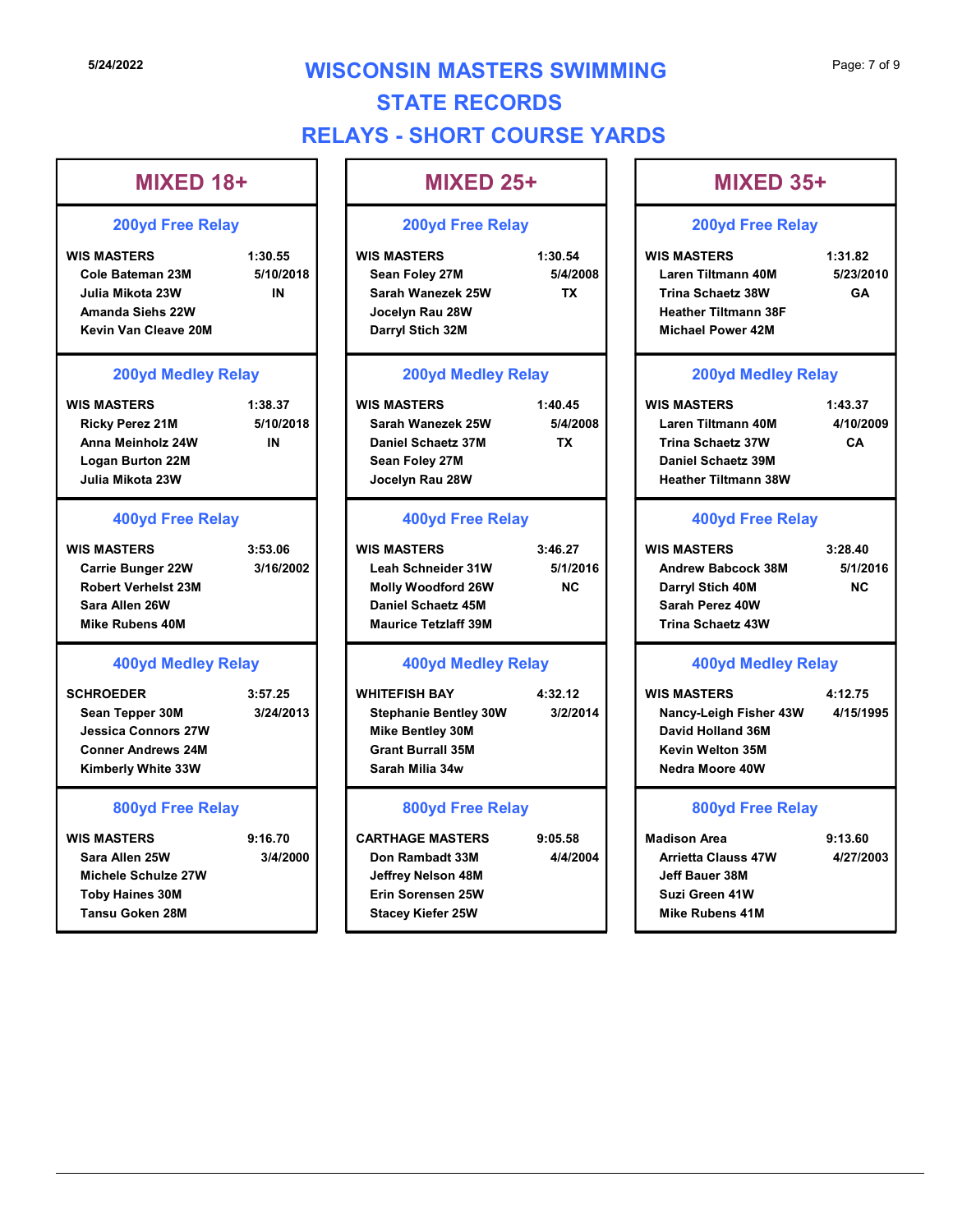# **5/24/2022 WISCONSIN MASTERS SWIMMING** Page: 8 of 9 STATE RECORDS RELAYS - SHORT COURSE YARDS STATE RECORDS<br>
MIXED 45+<br>
200yd Free Relay<br>
WIS MASTERS SWIMMING<br>
MIXED 45+<br>
200yd Free Relay<br>
WIS MASTERS - SHORT COURSE YARDS<br>
MIXED 55+<br>
200yd Free Relay<br>
WIS MASTERS<br>
200yd Free Relay<br>
200yd Free Relay<br>
200yd Free Rela CONSIN MASTERS SWIMMING<br>
STATE RECORDS<br>
WS - SHORT COURSE YARDS<br>
MIXED 55+<br>
200yd Free Relay<br>
WIS MASTERS<br>
Gregory Blommel 58M<br>
Melinda Mann 61W<br>
Julie Van Cleave 59W<br>
Thomas Grisa 56M<br>
Thomas Grisa 56M<br>
Candy Christenson CONSIN MASTERS SWIMMING<br>
STATE RECORDS<br>
MIXED 55+<br>
200yd Free Relay<br>
200yd Free Relay<br>
200yd Free Relay<br>
WIS MASTERS<br>
200yd Free Relay<br>
200yd Free Relay<br>
200yd Free Relay<br>
Mising Sampy Kampitz 73W<br>
360 Medind Mann Sf W.<br>
2

# MIXED 45+

#### 200yd Free Relay

| 5/24/2022                                                                                                                                           |                            | <b>WISCONSIN MASTERS SWIMMING</b><br><b>STATE RECORDS</b><br><b>RELAYS - SHORT COURSE YARDS</b>                                                            |                                  |                                                                                                                                                          |
|-----------------------------------------------------------------------------------------------------------------------------------------------------|----------------------------|------------------------------------------------------------------------------------------------------------------------------------------------------------|----------------------------------|----------------------------------------------------------------------------------------------------------------------------------------------------------|
| <b>MIXED 45+</b>                                                                                                                                    |                            | <b>MIXED 55+</b>                                                                                                                                           |                                  | <b>MIXED 65+</b>                                                                                                                                         |
| <b>200yd Free Relay</b>                                                                                                                             |                            | <b>200yd Free Relay</b>                                                                                                                                    |                                  | <b>200yd Free Relay</b>                                                                                                                                  |
| <b>WIS MASTERS</b><br>Kip Fulbeck 45M<br><b>Cheryl Mortensen 45W</b><br>Julie Van Cleave 51W<br><b>Jeff Alexander 46M</b>                           | 1:42.46<br>5/23/2010<br>GA | <b>WIS MASTERS</b><br><b>Gregory Blommel 58M</b><br><b>Melinda Mann 61W</b><br>Julie Van Cleave 59W<br><b>Thomas Grisa 56M</b>                             | 1:45.34<br>5/10/2018<br>IN       | <b>WIS MASTERS</b><br><b>Barry Mandel 65M</b><br><b>Candy Christenson 71W</b><br><b>Nancy Kranpitz 73W</b><br>Geoff Mykleby 65M                          |
| <b>200yd Medley Relay</b><br><b>WIS MASTERS</b><br><b>Mark Larkin 46M</b><br><b>Trina Schaetz 45W</b><br>Daniel Schaetz 47M<br>Janeen Finke 53W     | 1:51.27<br>5/10/2018<br>IN | <b>200yd Medley Relay</b><br><b>WIS NASTERS</b><br><b>Thomas Grisa 56M</b><br><b>Melinda Mann 61W</b><br><b>Scott Richards 57M</b><br>Julie Van Cleave 59W | 2:00.50<br>5/10/2018<br>IN       | 200yd Medley Rela<br><b>WIS MASTERS</b><br>Geoff Mykleby 65M<br><b>Candy Christenson 71W</b><br>Tom Meehan 71M<br><b>Nancy Kranpitz 73W</b>              |
| <b>400yd Free Relay</b><br><b>WIS MASTERS</b><br>Julie A Hall W48<br>Thomas M Grisa M54<br><b>Gregory G Blommel M54</b><br><b>Cheryl Sinitz W48</b> | 4:05.62<br>1/8/2017        | <b>400yd Free Relay</b><br><b>WIS MASTERS</b><br><b>Mark Steinhafel 55M</b><br><b>Laurie Alioto 58W</b><br>Julie Van Cleave 57W<br>Dean Fochios 62M        | 4:00.49<br>5/1/2016<br><b>NC</b> | <b>400yd Free Relay</b><br><b>WIS MASTERS</b><br><b>Candy Christenson 69W</b><br><b>Nancy Kranpitz 71W</b><br><b>Robert Corris 71M</b><br>H R Weiner 66M |
| <b>400yd Medley Relay</b><br><b>WIS MASTERS</b><br>Nancy-Leigh Fisher 47W<br><b>Nancy Ehrke 45W</b><br>Dick Pitman 54M<br><b>Thomas Meehan 52M</b>  | 4:37.36<br>4/11/1999       | <b>400yd Medley Relay</b><br><b>WIS MASTERS</b><br>Tom Meehan 56M<br><b>Candy Christenson 56W</b><br><b>Mike Ziniel 55M</b><br><b>Nancy Kranpitz 58W</b>   | 5:19.81<br>4/27/2003             | <b>400yd Medley Rela</b><br><b>WIS MASTERS</b><br><b>Mike Murray M66</b><br><b>Candy Christenson W70</b><br>Barbara Lemm W65<br>Tom Meehan M70           |

| <b>WIS MASTERS</b>       | 1:51.27  |
|--------------------------|----------|
| Mark Larkin 46M          | 5/10/201 |
| <b>Trina Schaetz 45W</b> | IN       |
| Daniel Schaetz 47M       |          |
| Janeen Finke 53W         |          |
|                          |          |

#### 400yd Free Relay

| <b>WIS MASTERS</b>           | 4:05.62  | <b>WIS MASTERS</b>   | 4:00.49   | <b>WIS MASTERS</b>           | 5:09.42  |
|------------------------------|----------|----------------------|-----------|------------------------------|----------|
| Julie A Hall W48             | 1/8/2017 | Mark Steinhafel 55M  | 5/1/2016  | <b>Candy Christenson 69W</b> | 5/1/2016 |
| Thomas M Grisa M54           |          | Laurie Alioto 58W    | <b>NC</b> | <b>Nancy Kranpitz 71W</b>    | NC.      |
| <b>Gregory G Blommel M54</b> |          | Julie Van Cleave 57W |           | <b>Robert Corris 71M</b>     |          |
| <b>Cheryl Sinitz W48</b>     |          | Dean Fochios 62M     |           | <b>H R Weiner 66M</b>        |          |

#### 400yd Medley Relay

| <b>WIS MASTERS</b>       | 4:37.36   |
|--------------------------|-----------|
| Nancy-Leigh Fisher 47W   | 4/11/1999 |
| <b>Nancy Ehrke 45W</b>   |           |
| Dick Pitman 54M          |           |
| <b>Thomas Meehan 52M</b> |           |

#### 800yd Free Relay

| <b>Trina Schaetz 45W</b><br>Daniel Schaetz 47M<br>Janeen Finke 53W                                                              | IN                   | <b>Melinda Mann 61W</b><br><b>Scott Richards 57M</b><br>Julie Van Cleave 59W                                         | IN                               | <b>Candy Christens</b><br>Tom Meehan 71<br><b>Nancy Kranpitz</b>                                                     |
|---------------------------------------------------------------------------------------------------------------------------------|----------------------|----------------------------------------------------------------------------------------------------------------------|----------------------------------|----------------------------------------------------------------------------------------------------------------------|
| <b>400yd Free Relay</b>                                                                                                         |                      | <b>400yd Free Relay</b>                                                                                              |                                  | 400yd Fr                                                                                                             |
| <b>WIS MASTERS</b><br>Julie A Hall W48<br><b>Thomas M Grisa M54</b><br><b>Gregory G Blommel M54</b><br><b>Cheryl Sinitz W48</b> | 4:05.62<br>1/8/2017  | <b>WIS MASTERS</b><br><b>Mark Steinhafel 55M</b><br>Laurie Alioto 58W<br>Julie Van Cleave 57W<br>Dean Fochios 62M    | 4:00.49<br>5/1/2016<br><b>NC</b> | <b>WIS MASTERS</b><br><b>Candy Christens</b><br><b>Nancy Kranpitz</b><br>Robert Corris 7'<br><b>H R Weiner 66M</b>   |
| <b>400yd Medley Relay</b>                                                                                                       |                      | <b>400yd Medley Relay</b>                                                                                            |                                  | <b>400yd M</b>                                                                                                       |
| <b>WIS MASTERS</b><br>Nancy-Leigh Fisher 47W<br>Nancy Ehrke 45W<br>Dick Pitman 54M<br><b>Thomas Meehan 52M</b>                  | 4:37.36<br>4/11/1999 | <b>WIS MASTERS</b><br>Tom Meehan 56M<br><b>Candy Christenson 56W</b><br>Mike Ziniel 55M<br><b>Nancy Kranpitz 58W</b> | 5:19.81<br>4/27/2003             | <b>WIS MASTERS</b><br><b>Mike Murray M6</b><br><b>Candy Christens</b><br>Barbara Lemm \<br>Tom Meehan M7             |
| 800yd Free Relay                                                                                                                |                      | 800yd Free Relay                                                                                                     |                                  | 800yd Fr                                                                                                             |
| <b>WHITEFISH BAY</b><br>David Lotter45M<br>Aaron Gardner 47M<br>Karen Kimple 54W<br>Debbie Katzman 49W                          | 9:02.02<br>3/6/2016  | <b>WHITEFISH BAY</b><br>David Drury 56M<br><b>Laurie Clausen 56W</b><br><b>Gigi Bowell 57W</b><br>David Clark 58M    | 10:23.46<br>3/6/2016             | <b>WIS MASTERS</b><br><b>Betty Lorenzi 70</b><br><b>Betty Kendall 77</b><br>W Morgan Byers<br><b>Robert Kueny 67</b> |

# MIXED 55+

#### 200yd Free Relay

| <b>IS MASTERS</b>  | 1:51.27   | <b>WIS NASTERS</b>        | 2:00.50   | WI |
|--------------------|-----------|---------------------------|-----------|----|
| Mark Larkin 46M    | 5/10/2018 | <b>Thomas Grisa 56M</b>   | 5/10/2018 |    |
| Trina Schaetz 45W  | ΙN        | <b>Melinda Mann 61W</b>   | ΙN        |    |
| Daniel Schaetz 47M |           | <b>Scott Richards 57M</b> |           |    |
| Janeen Finke 53W   |           | Julie Van Cleave 59W      |           |    |

#### 400yd Free Relay

#### 400yd Medley Relay

#### 800yd Free Relay

# MIXED 65+

#### 200yd Free Relay

Kip Fulbeck 45M 5/23/2010 | | Gregory Blommel 58M 5/10/2018 | | Barry Mandel 65M 5/10/2018 | Melinda Mann 61W IN Candy Christenson 71W Julie Van Cleave 59W Nancy Kranpitz 73W Thomas Grisa 56M Geoff Mykleby 65M Page: 8 of 9<br>
MIXED 65+<br>
200yd Free Relay<br>
WIS MASTERS 2:05.91<br>
Barry Mandel 65M 5/10/2018<br>
Candy Christenson 71W IN<br>
Nancy Kranpitz 73W<br>
Geoff Mykleby 65M Barry Mandel 65M 5/10/2018 IN

#### 200yd Medley Relay

Thomas Grisa 56M 5/10/2018 Geoff Mykleby 65M 5/10/2018 Melinda Mann 61W IN Candy Christenson 71W Scott Richards 57M Tom Meehan 71M Julie Van Cleave 59W Nancy Kranpitz 73W MIXED 55+<br>
200yd Free Relay<br>
WIS MASTERS<br>
Gregory Blommel S8M<br>
Julie Van Cleave S9W<br>
Misima 6:10.2018<br>
Misima 6:10.2018<br>
Misima 6:10.2018<br>
Julie Van Cleave S9W<br>
Thomas Grisa 56M<br>
200yd Medley Relay<br>
200yd Medley Relay<br>
200 Meilrid Mann 61W<br>
Julie Van Cleave S9W<br>
Thomas Grisa 56M<br>
Thomas Grisa 56M<br>
WIS NASTERS<br>
WIS NASTERS<br>
WIS NASTERS<br>
WIS NASTERS<br>
Meilrid Mann 61W<br>
Julie Van Cleave S9W<br>
Meilrid Mann 61W<br>
Julie Van Cleave S9W<br>
400yd Free Rel Page: 8 of 9<br>
MIXED 65+<br>
200yd Free Relay<br>
WIS MASTERS 2:05.91<br>
Barry Mandel 65M 5/10/2018<br>
Candy Christenson 71W IN<br>
Nancy Kranpitz 73W<br>
Geoff Mykleby 65M<br>
200yd Medley Relay<br>
WIS MASTERS 2:25.46<br>
Geoff Mykleby 65M 5/10/2 MIXED 65+<br>
200yd Free Relay<br>
WIS MASTERS 2:05.91<br>
Barry Mandel 65M 5/10/2018<br>
Candy Christenson 71W IN<br>
Nancy Kranpitz 73W<br>
Geoff Mykleby 65M<br>
200yd Medley Relay<br>
WIS MASTERS 2:25.46<br>
Geoff Mykleby 65M 5/10/2018<br>
Candy Chr Candy Christenson 71W<br>
Nancy Kranpitz 73W<br>
Geoff Mykleby 65M<br>
200yd Medley Relay<br>
2:25.46<br>
Geoff Mykleby 65M<br>
Candy Christenson 71W<br>
Tom Meehan 71M<br>
Nancy Kranpitz 73W<br>
400yd Free Relay<br>
WIS MASTERS<br>
5:09.42<br>
Candy Christe IN

## 400yd Free Relay

| <b>IS MASTERS</b>     | 4:05.62  | <b>WIS MASTERS</b>         | 4:00.49   | <b>WIS MASTERS</b>           | 5:09.42   |  |
|-----------------------|----------|----------------------------|-----------|------------------------------|-----------|--|
| Julie A Hall W48      | 1/8/2017 | <b>Mark Steinhafel 55M</b> | 5/1/2016  | <b>Candy Christenson 69W</b> | 5/1/2016  |  |
| Thomas M Grisa M54    |          | Laurie Alioto 58W          | <b>NC</b> | <b>Nancy Kranpitz 71W</b>    | <b>NC</b> |  |
| Gregory G Blommel M54 |          | Julie Van Cleave 57W       |           | <b>Robert Corris 71M</b>     |           |  |
| Cheryl Sinitz W48     |          | Dean Fochios 62M           |           | H R Weiner 66M               |           |  |

## 400yd Medley Relay

Nancy-Leigh Fisher 47W 4/11/1999 | | Tom Meehan 56M 4/27/2003 | | Mike Murray M66 3/25/2017 Thomas Meehan 52M Nancy Kranpitz 58W Candy Christenson 56W Candy Christenson W70 Mike Ziniel 55M Barbara Lemm W65 Mike Murray M66 3/25/2017 Tom Meehan M70

#### 800yd Free Relay

Melinda Mann 61W<br>
Scott Richards 57M<br>
Julie Van Classe S9W<br>
400yd Free Relay<br>
WIS MASTERS<br>
Mann Schinard 55M<br>
Mann Schinard SM<br>
Mann Schinards SM<br>
Mann Schinards SM<br>
Mann Schinards SM<br>
Dean Fochios 62M<br>
Dean Fochios 62M<br>
M David Drury 56M 3/6/2016 Betty Lorenzi 70W 4/11/1998 Laurie Clausen 56W Betty Kendall 77W Gigi Bowell 57W W Morgan Byers 70M David Clark 58M Robert Kueny 67M Candy Christenson 71W<br>
Tom Meehan 71M<br>
Nancy Kranpitz 73W<br>
400yd Free Relay<br>
WIS MASTERS 5:09.42<br>
Candy Christenson 69W 5/1/2016<br>
Nancy Kranpitz 71W<br>
Robert Corris 71M<br>
H R Weiner 66M<br>
400yd Medley Relay<br>
WIS MASTERS 6:12.